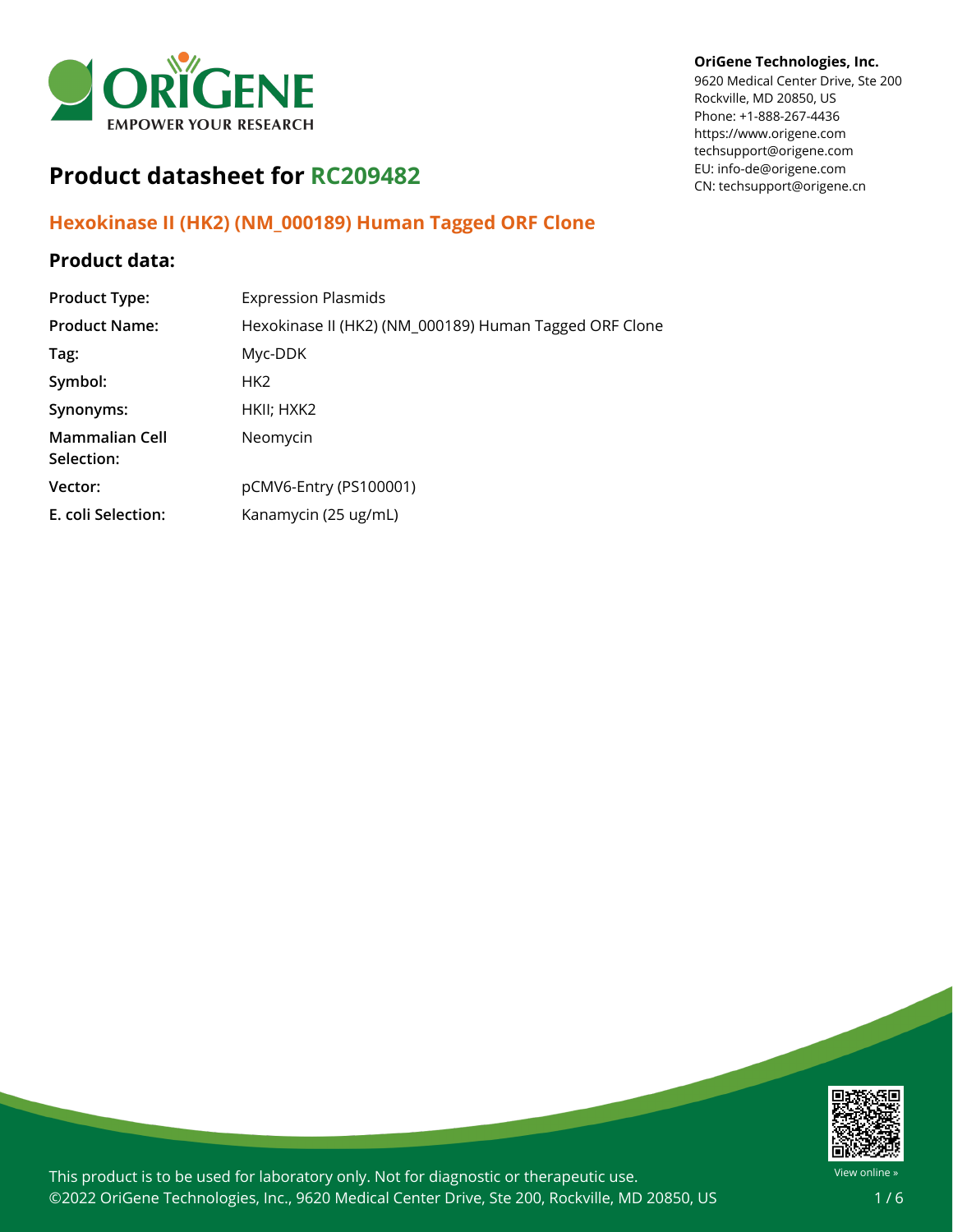| <b>ORIGENE</b> | Hexokinase II (HK2) (NM_000189) Human Tagged ORF Clone - RC209482 |
|----------------|-------------------------------------------------------------------|
|----------------|-------------------------------------------------------------------|

**ORF Nucleotide Sequence:**

>RC209482 representing NM\_000189 Red=Cloning site Blue=ORF Green=Tags(s)

TTTTGTAATACGACTCACTATAGGGCGGCCGGGAATTCGTCGACTGGATCCGGTACCGAGGAGATCTGCC **GCCGCGATCGCC** 

ATGATTGCCTCGCATCTGCTTGCCTACTTCTTCACGGAGCTCAACCATGACCAAGTGCAGAAGGTTGACC AGTATCTCTACCACATGCGCCTCTCTGATGAGACCCTCTTGGAGATCTCTAAGCGGTTCCGCAAGGAGAT GGAGAAAGGGCTTGGAGCCACCACTCACCCTACTGCAGCAGTGAAGATGCTGCCCACCTTTGTGAGGTCC ACTCCAGATGGGACAGAACACGGAGAGTTCCTGGCTCTGGATCTTGGAGGGACCAACTTCCGTGTGCTTT GGGTGAAAGTAACGGACAATGGGCTCCAGAAGGTGGAGATGGAGAATCAGATCTATGCCATCCCTGAGGA CATCATGCGAGGCAGTGGCACCCAGCTGTTTGACCACATTGCCGAATGCCTGGCTAACTTCATGGATAAG CTACAAATCAAAGACAAGAAGCTCCCACTGGGTTTTACCTTCTCGTTCCCCTGCCACCAGACTAAACTAG ACGAGAGTTTCCTGGTCTCATGGACCAAGGGATTCAAGTCCAGTGGAGTGGAAGGCAGAGACGTTGTGGC TCTGATCCGGAAGGCCATCCAGAGGAGAGGGGACTTTGATATCGACATTGTGGCTGTGGTGAATGACACA GTTGGGACCATGATGACCTGTGGTTATGATGACCACAACTGTGAGATTGGTCTCATTGTGGGCACGGGCA GCAACGCCTGCTACATGGAAGAGATGCGCCACATCGACATGGTGGAAGGCGATGAGGGGCGGATGTGTAT CAATATGGAGTGGGGGGCCTTCGGGGACGATGGCTCGCTCAACGACATTCGCACTGAGTTTGACCAGGAG ATTGACATGGGCTCACTGAACCCGGGAAAGCAACTGTTTGAGAAGATGATCAGTGGGATGTACATGGGGG AGCTGGTGAGGCTTATCCTGGTGAAGATGGCCAAGGAGGAGCTGCTCTTTGGGGGGAAGCTCAGCCCAGA GCTTCTCAACACCGGTCGCTTTGAGACCAAAGACATCTCAGACATTGAAGGGGAGAAGGATGGCATCCGG AAGGCCCGTGAGGTCCTGATGCGGTTGGGCCTGGACCCGACTCAGGAGGACTGCGTGGCCACTCACCGGA TCTGCCAGATCGTGTCCACACGCTCCGCCAGCCTGTGCGCAGCCACCCTGGCCGCCGTGCTGCAGCGCAT CAAGGAGAACAAAGGCGAGGAGCGGCTGCGCTCTACTATTGGGGTCGACGGTTCCGTCTACAAGAAACAC CCCCATTTTGCCAAGCGTCTACATAAGACCGTGCGGCGGCTGGTGCCCGGCTGCGATGTCCGCTTCCTCC GCTCCGAGGATGGCAGTGGCAAAGGTGCAGCCATGGTGACAGCAGTGGCTTACCGGCTGGCCGATCAACA CCGTGCCCGCCAGAAGACATTAGAGCATCTGCAGCTGAGCCATGACCAGCTGCTGGAGGTCAAGAGGAGG ATGAAGGTAGAAATGGAGCGAGGTCTGAGCAAGGAGACTCATGCCAGTGCCCCCGTCAAGATGCTGCCCA CCTACGTGTGTGCTACCCCGGACGGCACAGAGAAAGGGGACTTCTTGGCCTTGGACCTTGGAGGAACAAA TTTCCGGGTCCTGCTGGTCCGTGTTCGGAATGGGAAGTGGGGTGGAGTGGAGATGCACAACAAGATCTAC GCCATCCCGCAGGAGGTCATGCACGGCACCGGGGACGAGCTCTTTGACCACATTGTCCAGTGCATCGCGG ACTTCCTCGAGTACATGGGCATGAAGGGCGTGTCCCTGCCTCTGGGTTTTACCTTCTCCTTCCCCTGCCA GCAGAACAGCCTGGACGAGAGCATCCTCCTCAAGTGGACAAAAGGCTTCAAGGCATCTGGCTGCGAGGGC GAGGACGTGGTGACCCTGCTGAAGGAAGCGATCCACCGGCGAGAGGAGTTTGACCTGGATGTGGTTGCTG TGGTGAACGACACAGTCGGAACTATGATGACCTGTGGCTTTGAAGACCCTCACTGTGAAGTTGGCCTCAT TGTTGGCACGGGCAGCAATGCCTGCTACATGGAGGAGATGCGCAACGTGGAACTGGTGGAAGGAGAAGAG GGGCGGATGTGTGTGAACATGGAATGGGGGGCCTTCGGGGACAATGGATGCCTAGATGACTTCCGCACAG AATTTGATGTGGCTGTGGATGAGCTTTCACTCAACCCCGGCAAGCAGAGGTTCGAGAAAATGATCAGTGG AATGTACCTGGGTGAGATTGTCCGTAACATTCTCATCGATTTCACCAAGCGTGGACTACTCTTCCGAGGC CGCATCTCAGAGCGGCTCAAGACAAGGGGCATCTTTGAAACCAAGTTCTTGTCTCAGATTGAGAGTGACT GCCTGGCCCTGCTGCAAGTCCGAGCCATCCTGCAACACTTAGGGCTTGAGAGCACCTGTGACGACAGCAT CATTGTTAAGGAGGTGTGCACTGTGGTGGCCCGGCGGGCAGCCCAGCTCTGTGGCGCAGGCATGGCCGCT GTGGTGGACAGGATACGAGAAAACCGTGGGCTGGACGCTCTCAAAGTGACAGTGGGTGTGGATGGGACCC TCTACAAGCTACATCCTCACTTTGCCAAAGTCATGCATGAGACAGTGAAGGACCTGGCTCCGAAATGTGA TGTGTCTTTCCTGCAGTCAGAGGATGGCAGCGGGAAGGGGGCGGCGCTCATCACTGCTGTGGCCTGCCGC ATCCGTGAGGCTGGACAGCGA

ACGCGTACGCGGCCGCTCGAGCAGAAACTCATCTCAGAAGAGGATCTGGCAGCAAATGATATCCTGGATT ACAAGGATGACGACGATAAGGTTTAA

This product is to be used for laboratory only. Not for diagnostic or therapeutic use. ©2022 OriGene Technologies, Inc., 9620 Medical Center Drive, Ste 200, Rockville, MD 20850, US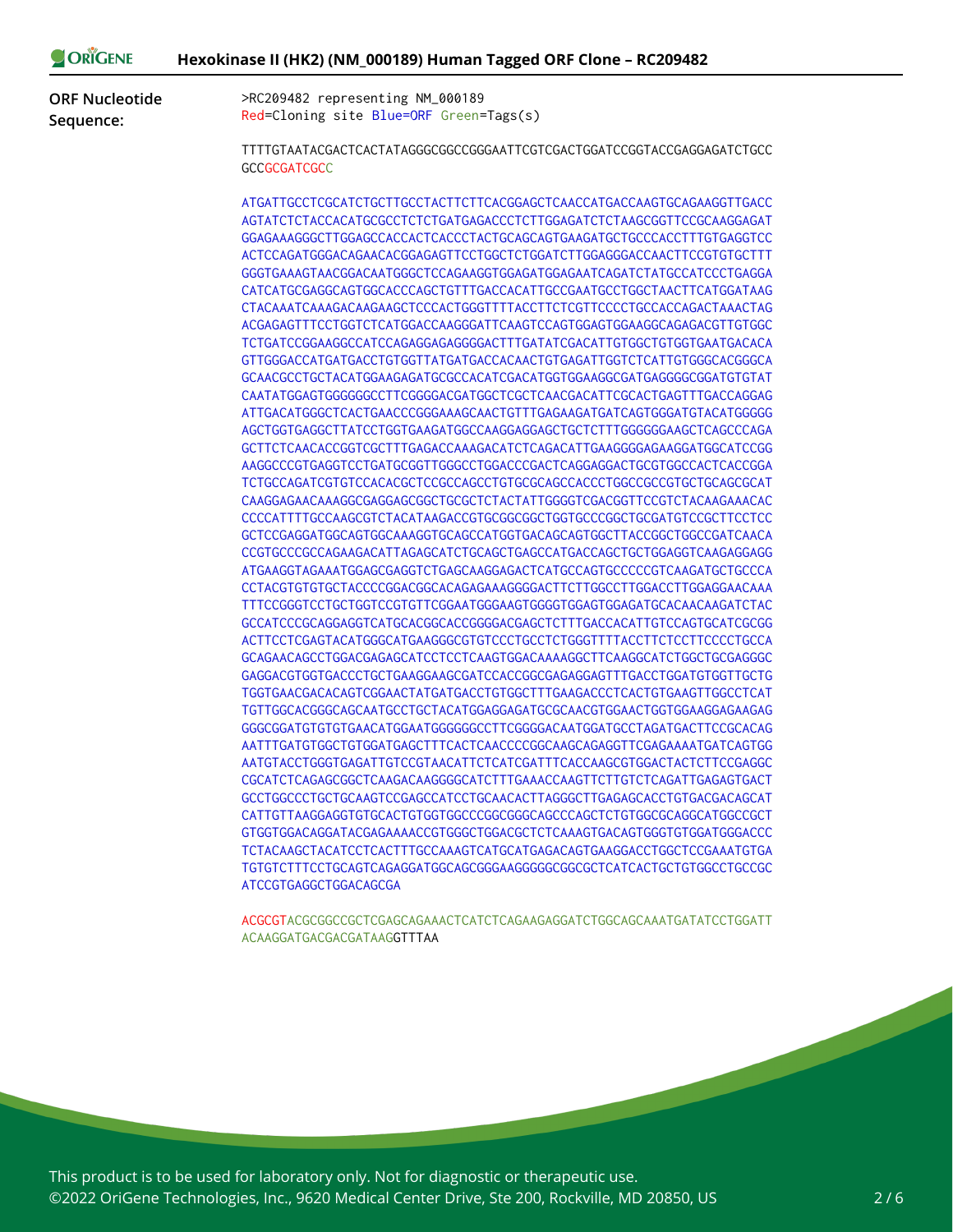**Hexokinase II (HK2) (NM\_000189) Human Tagged ORF Clone – RC209482**

ORIGENE

**Protein Sequence:** >RC209482 representing NM\_000189 Red=Cloning site Green=Tags(s)

> MIASHLLAYFFTELNHDQVQKVDQYLYHMRLSDETLLEISKRFRKEMEKGLGATTHPTAAVKMLPTFVRS TPDGTEHGEFLALDLGGTNFRVLWVKVTDNGLQKVEMENQIYAIPEDIMRGSGTQLFDHIAECLANFMDK LQIKDKKLPLGFTFSFPCHQTKLDESFLVSWTKGFKSSGVEGRDVVALIRKAIQRRGDFDIDIVAVVNDT VGTMMTCGYDDHNCEIGLIVGTGSNACYMEEMRHIDMVEGDEGRMCINMEWGAFGDDGSLNDIRTEFDQE IDMGSLNPGKQLFEKMISGMYMGELVRLILVKMAKEELLFGGKLSPELLNTGRFETKDISDIEGEKDGIR KAREVLMRLGLDPTQEDCVATHRICQIVSTRSASLCAATLAAVLQRIKENKGEERLRSTIGVDGSVYKKH PHFAKRLHKTVRRLVPGCDVRFLRSEDGSGKGAAMVTAVAYRLADQHRARQKTLEHLQLSHDQLLEVKRR MKVEMERGLSKETHASAPVKMLPTYVCATPDGTEKGDFLALDLGGTNFRVLLVRVRNGKWGGVEMHNKIY AIPQEVMHGTGDELFDHIVQCIADFLEYMGMKGVSLPLGFTFSFPCQQNSLDESILLKWTKGFKASGCEG EDVVTLLKEAIHRREEFDLDVVAVVNDTVGTMMTCGFEDPHCEVGLIVGTGSNACYMEEMRNVELVEGEE GRMCVNMEWGAFGDNGCLDDFRTEFDVAVDELSLNPGKQRFEKMISGMYLGEIVRNILIDFTKRGLLFRG RISERLKTRGIFETKFLSQIESDCLALLQVRAILQHLGLESTCDDSIIVKEVCTVVARRAAQLCGAGMAA VVDRIRENRGLDALKVTVGVDGTLYKLHPHFAKVMHETVKDLAPKCDVSFLQSEDGSGKGAALITAVACR IREAGQR

TRTRPLEQKLISEEDLAANDILDYKDDDDKV

**Chromatograms:** 

**Restriction Sites:** SgfI-MluI

**Cloning Scheme:**

| https://cdn.origene.com/chromatograms/mg2453 c09.zip |  |  |
|------------------------------------------------------|--|--|
|                                                      |  |  |





\* The last codon before the Stop codon of the ORF

This product is to be used for laboratory only. Not for diagnostic or therapeutic use. ©2022 OriGene Technologies, Inc., 9620 Medical Center Drive, Ste 200, Rockville, MD 20850, US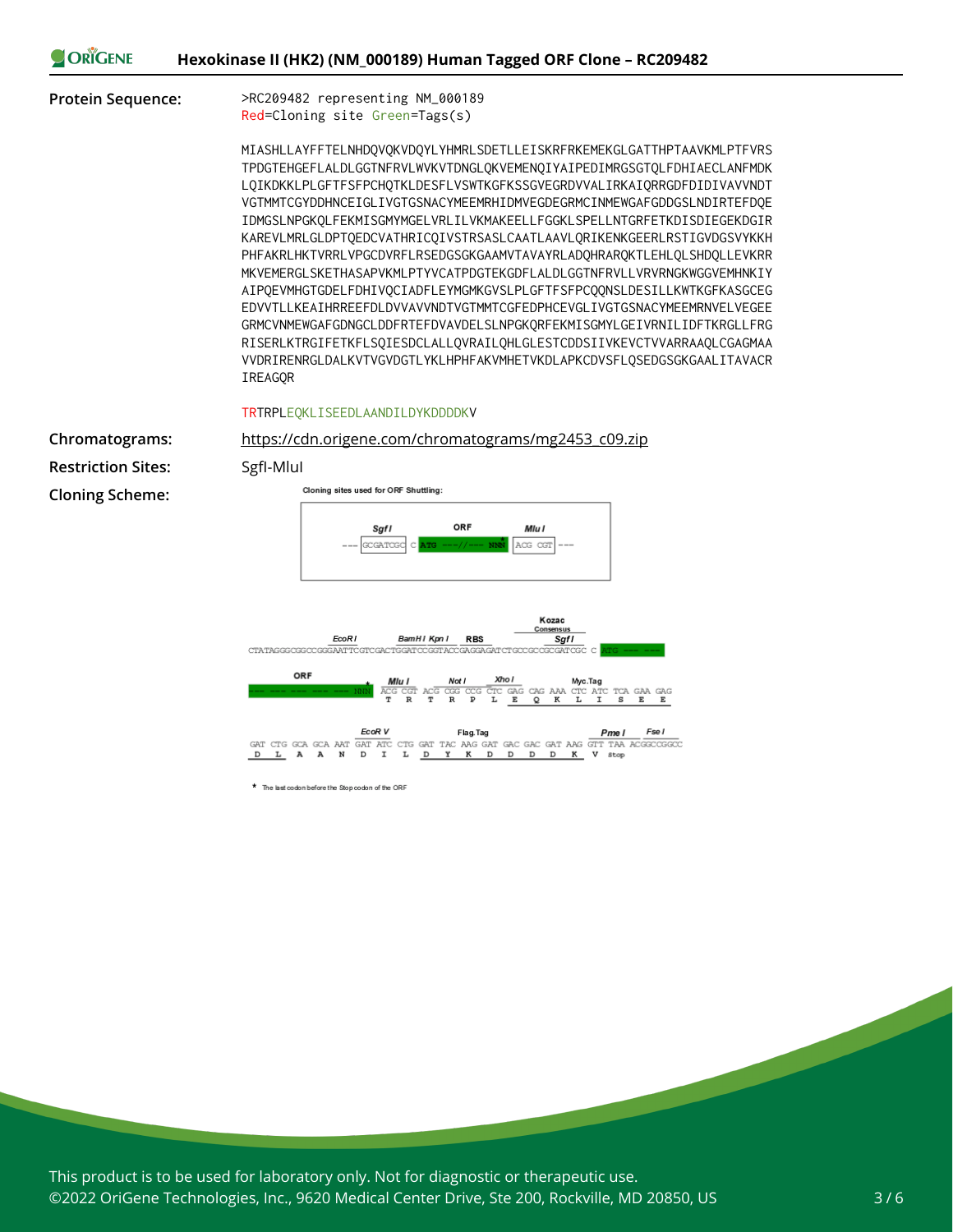```
ORIGENE
```
#### **Plasmid Map:**



| <b>ACCN:</b>                  | NM 000189                                                                                                                                                                                                                                                                                                                                                                                                                                                                                                                                   |
|-------------------------------|---------------------------------------------------------------------------------------------------------------------------------------------------------------------------------------------------------------------------------------------------------------------------------------------------------------------------------------------------------------------------------------------------------------------------------------------------------------------------------------------------------------------------------------------|
| <b>ORF Size:</b>              | 2751 bp                                                                                                                                                                                                                                                                                                                                                                                                                                                                                                                                     |
| <b>OTI Disclaimer:</b>        | Due to the inherent nature of this plasmid, standard methods to replicate additional amounts<br>of DNA in E. coli are highly likely to result in mutations and/or rearrangements. Therefore,<br>OriGene does not guarantee the capability to replicate this plasmid DNA. Additional amounts<br>of DNA can be purchased from OriGene with batch-specific, full-sequence verification at a<br>reduced cost. Please contact our customer care team at custsupport@origene.com or by<br>calling 301.340.3188 option 3 for pricing and delivery. |
|                               | The molecular sequence of this clone aligns with the gene accession number as a point of<br>reference only. However, individual transcript sequences of the same gene can differ through<br>naturally occurring variations (e.g. polymorphisms), each with its own valid existence. This<br>clone is substantially in agreement with the reference, but a complete review of all prevailing<br>variants is recommended prior to use. More info                                                                                              |
| <b>OTI Annotation:</b>        | This clone was engineered to express the complete ORF with an expression tag. Expression<br>varies depending on the nature of the gene.                                                                                                                                                                                                                                                                                                                                                                                                     |
| Components:                   | The ORF clone is ion-exchange column purified and shipped in a 2D barcoded Matrix tube<br>containing 10ug of transfection-ready, dried plasmid DNA (reconstitute with 100 ul of water).                                                                                                                                                                                                                                                                                                                                                     |
| <b>Reconstitution Method:</b> | 1. Centrifuge at 5,000xg for 5min.<br>2. Carefully open the tube and add 100ul of sterile water to dissolve the DNA.<br>3. Close the tube and incubate for 10 minutes at room temperature.<br>4. Briefly vortex the tube and then do a quick spin (less than 5000xg) to concentrate the liquid<br>at the bottom.<br>5. Store the suspended plasmid at -20°C. The DNA is stable for at least one year from date of<br>shipping when stored at -20°C.                                                                                         |

This product is to be used for laboratory only. Not for diagnostic or therapeutic use. ©2022 OriGene Technologies, Inc., 9620 Medical Center Drive, Ste 200, Rockville, MD 20850, US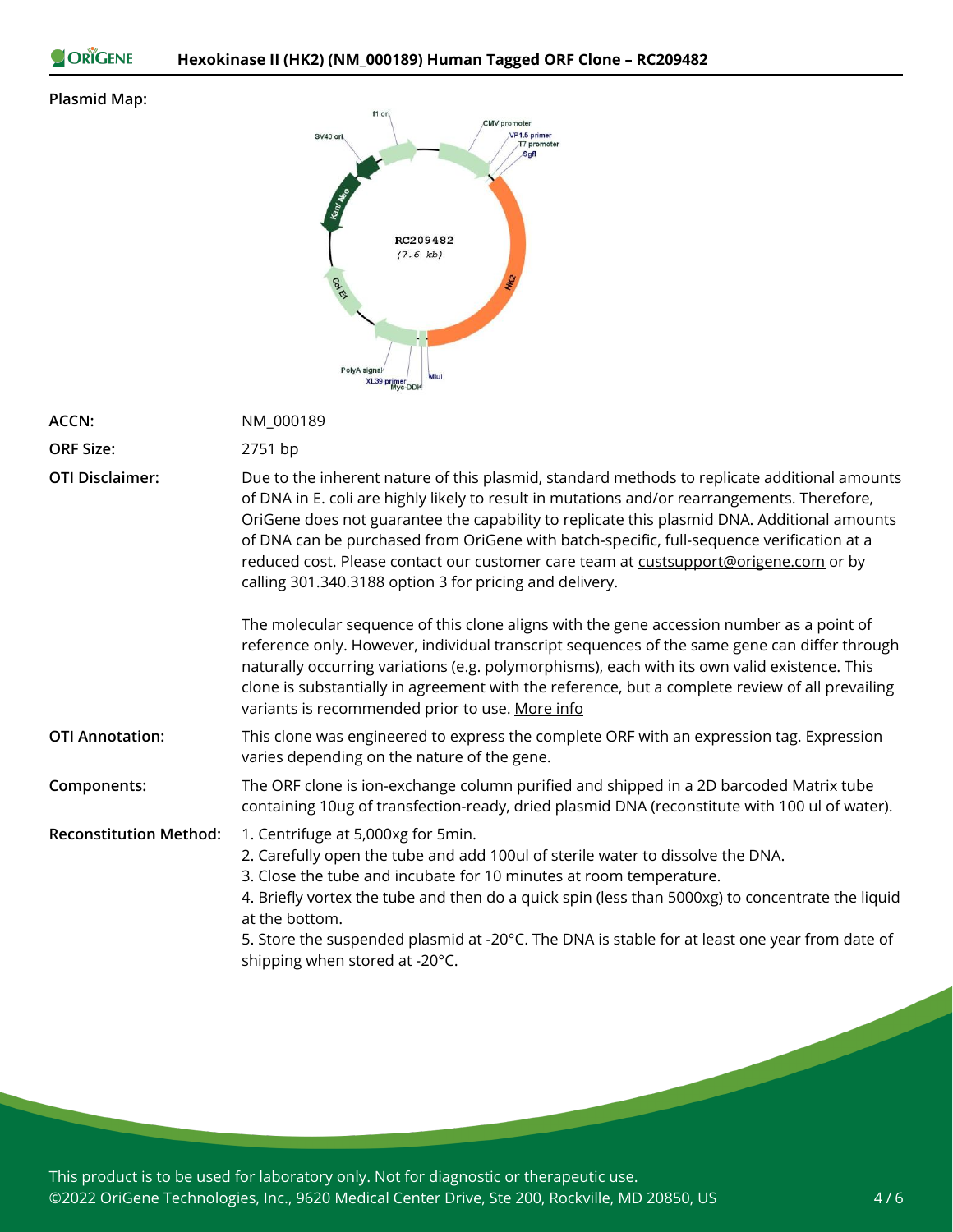| <b>ORIGENE</b>           | Hexokinase II (HK2) (NM_000189) Human Tagged ORF Clone – RC209482                                                                                                                                                                                                                                                                                                                                                                                                           |  |  |
|--------------------------|-----------------------------------------------------------------------------------------------------------------------------------------------------------------------------------------------------------------------------------------------------------------------------------------------------------------------------------------------------------------------------------------------------------------------------------------------------------------------------|--|--|
| RefSeq:                  | NM 000189.5                                                                                                                                                                                                                                                                                                                                                                                                                                                                 |  |  |
| <b>RefSeq Size:</b>      | 7109 bp                                                                                                                                                                                                                                                                                                                                                                                                                                                                     |  |  |
| <b>RefSeq ORF:</b>       | 2754 bp                                                                                                                                                                                                                                                                                                                                                                                                                                                                     |  |  |
| Locus ID:                | 3099                                                                                                                                                                                                                                                                                                                                                                                                                                                                        |  |  |
| UniProt ID:              | P52789                                                                                                                                                                                                                                                                                                                                                                                                                                                                      |  |  |
| <b>Cytogenetics:</b>     | 2p12                                                                                                                                                                                                                                                                                                                                                                                                                                                                        |  |  |
| Domains:                 | hexokinase                                                                                                                                                                                                                                                                                                                                                                                                                                                                  |  |  |
| <b>Protein Families:</b> | Druggable Genome                                                                                                                                                                                                                                                                                                                                                                                                                                                            |  |  |
| <b>Protein Pathways:</b> | Amino sugar and nucleotide sugar metabolism, Fructose and mannose metabolism,<br>Galactose metabolism, Glycolysis / Gluconeogenesis, Insulin signaling pathway, Metabolic<br>pathways, Starch and sucrose metabolism, Type II diabetes mellitus                                                                                                                                                                                                                             |  |  |
| MW:                      | 102.2 kDa                                                                                                                                                                                                                                                                                                                                                                                                                                                                   |  |  |
| <b>Gene Summary:</b>     | Hexokinases phosphorylate glucose to produce glucose-6-phosphate, the first step in most<br>glucose metabolism pathways. This gene encodes hexokinase 2, the predominant form found<br>in skeletal muscle. It localizes to the outer membrane of mitochondria. Expression of this<br>gene is insulin-responsive, and studies in rat suggest that it is involved in the increased rate<br>of glycolysis seen in rapidly growing cancer cells. [provided by RefSeq, Apr 2009] |  |  |

## **Product images:**

 $\mathbf{v} = \mathbf{v}$ 

| 188           |  |  |
|---------------|--|--|
| 98            |  |  |
| 62            |  |  |
| 49            |  |  |
| 38            |  |  |
| 28            |  |  |
| 17            |  |  |
| 14            |  |  |
| $\frac{6}{2}$ |  |  |

HEK293T cells were transfected with the pCMV6- ENTRY control (Cat# [PS100001], Left lane) or pCMV6-ENTRY HK2 (Cat# RC209482, Right lane) cDNA for 48 hrs and lysed. Equivalent amounts of cell lysates (5 ug per lane) were separated by SDS-PAGE and immunoblotted with anti-HK2(Cat# [TA500856]). Positive lysates [LY400068] (100ug) and [LC400068] (20ug) can be purchased separately from OriGene.

This product is to be used for laboratory only. Not for diagnostic or therapeutic use. ©2022 OriGene Technologies, Inc., 9620 Medical Center Drive, Ste 200, Rockville, MD 20850, US